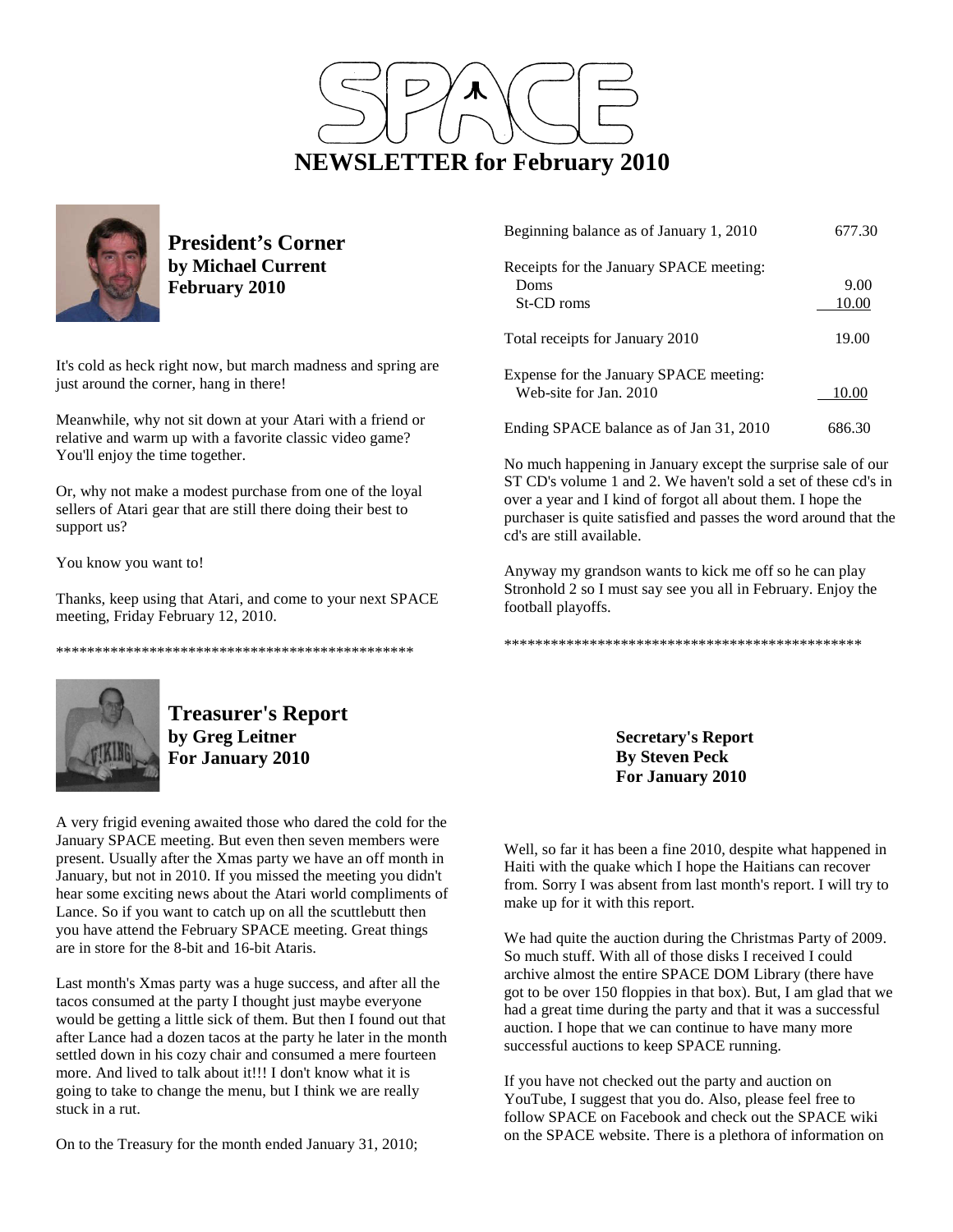all these sites about us. Who knows. You might see yourself on YouTube and think to yourself how renowned SPACE and its members really are. I just hope that our efforts get others to think about joining the club as well, but we are still soldiering on with the member compliment that we have.

Well, I got to go for I am a busy guy. This concludes the Secretary's Report. I will see you next month. Atarians Unite!

--------------------------------------------------------------------------

Excelsior!

Secretary Notes By Brian Little

Its been a long and cold winter so far. Hard to believe its only February yet it feels like we have been in this winter for far longer.

Thankfully very soon it will be spring which means warmer weather and the birth of the NSC Minnesota Stars pro soccer team. I can't freaking wait.... but in the meantime let's get to those secretary notes!

Since Steve was unable to make it to the meeting until the last few minutes I jumped in to take care of the secretary notes. Anyways the meeting started at 7:35. The turnout was pretty small given it was a very cold night. I quickly recapped the December "Taco Fiesta" meeting notes. Greg then gave his Treasurer's Report in which we have paid our room rental for the year.

Glen then discussed the DOM. Side A featured Gastly Knights while Side B featured two different games called Puzzle and Square.

Membership count according to Glen is at nine members paid.

Lance talked about a forthcoming Falcon based laptop. He then mentioned his S-Video upgrade for the 800XL is delayed until February.

He is right now working on an internal based S-Video upgrade that would be require soldiering.

At this point Nolan and Steve arrived. Nolan quickly mentioned that he has uploaded some new videos to the SPACE You Tube channel. After some talk about tacos... the meeting ended at 8 PM.

..... and that's what she said!

\*\*\*\*\*\*\*\*\*\*\*\*\*\*\*\*\*\*\*\*\*\*\*\*\*\*\*\*\*\*\*\*\*\*\*\*\*\*\*\*\*\*\*\*



**BBS Corner By Nolan Friedland For February 2010** 

If anyone has any comments, suggestions, ideas, or submissions for the BBS Corner column or the SPACE BBS web site, you may email

them to me, Nolan Friedland, at the address shown on the back of this newsletter under the "CLUB OFFICIALS" section.

#### \*\*\*\*\*\*\*\*\*\*\*\*\*\*\*\*\*\*\*\*\*\*\*\*\*\*\*\*\*\*\*\*\*\*\*\*\*\*\*\*\*\*\*\*

From: Michael Current [michael@mcurrent.name] Sent: Saturday, January 30, 2010 5:44 PM Subject: Atari Flashback 2+

Atari Flashback 2+

For a limited time, Atari is releasing Flashback 2+ through a handful of retailers in small quantities. But you can guarantee yours on Atari.com while stocks last.

Pre-order now and receive an exclusive classic Atari T-shirt for free with your Flashback 2+ when it ships on Feb 22nd. This T-shirt features the original Atari VCS 2600, one of the most iconic machines in the history of videogaming. You can't get this T-shirt anywhere else, and the Flashbacks 2+ will be hard to find too (T-Shirt is X-Large). Your credit card will be billed automatically on February 22nd when the Flashback 2+ and Atari T-shirt bundle ships.

Use this opportunity to get great deals on great Atari games like Neverwinter Nights 2 or Test Drive Unlimited when you enter code ATARI50 at checkout. (This offer does not apply to Pre-Orders including the Flashback 2+. Any extra games you order will ship with the Flashback 2+ on Feb 22nd.)

The Games That Defined a Generation. Flash back to the 80's! New Wave is in, neon is hip and the Atari craze is everywhere! Relive the Atari revolution. With the Atari Flashback 2+ Classic Game Console, you can play some of the most popular video games of the 80's, groundbreaking back then, just as much fun today.

Shoot through the chaos of Centipede. Hyperspace through the galaxy in Asteroids. Do it all again with the legendary games that set the standard for the future of video games.

40 Games built right in to the console: 3D Tic Tac Toe, Adventure™, Adventure™ II, Aquaventure, Arcade Asteroids™, Arcade Pong™, Asteroids Deluxe™, Battlezone™, Centipede™, Combat, Combat 2, Dodge'm, Double Dunk, Fatal Run, Frog Pond, Hangman, Haunted House, Human Cannonball, Lunar Lander™, Maze Craze, Millipede™, Missile Command™, Off the Wall, Outlaw, Quadrun, Radar Lock, Realsports Boxing, Realsports Soccer,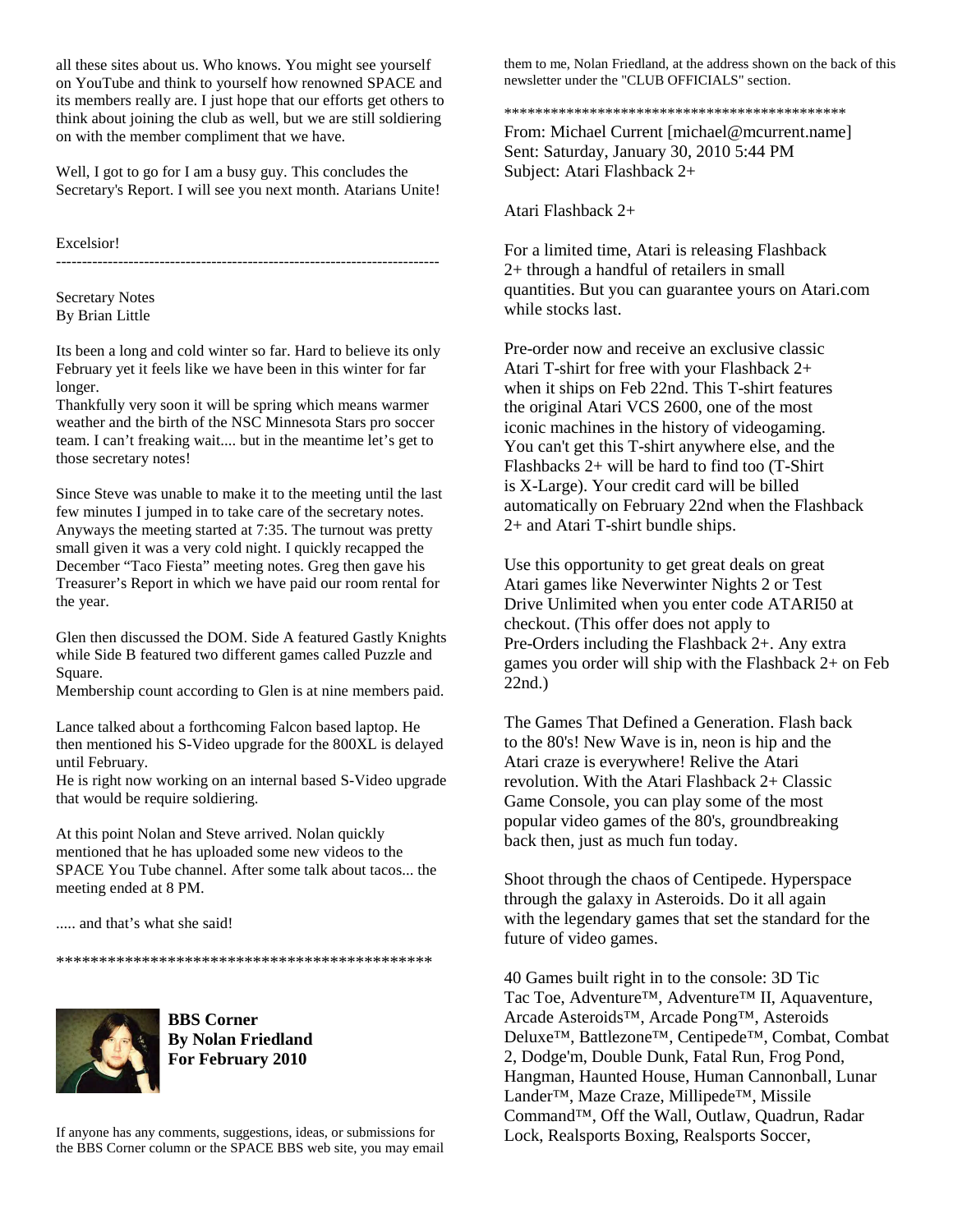Return to Haunted House, Saboteur, Save Mary, Secret Quest, Space Duel, Space War, Super Baseball, Super Football, Video Checkers, Video Chess, Yars' Return™, Yars' Revenge™.

### Features

 o All in 1 TV compatible gaming system, plug it in and play!

 o Wood grained updated console case, approx 2/3rd the size of the original 1977 release of the Atari 2600 console

 o Backward Compatible with all existing 2600 controllers

 o 20 original classic 2600 games (Pong, Missile Command, Asteroids, Centipede, etc.) & 20 new Atari games including sports games like Realsports Boxing, Realsports Soccer, Super Football and Super Baseball

 o 2 Atari 2600 joysticks capture that classic feel for multi-player competition and vintage controls

o Power supply & A/V cable

o Single player and Dual player head-to-head

### Legal

©2010 Atari Interactive, Inc. All individual game names and logos are trademarks or registered trademarks of Atari Interactive, Inc. or its affiliates.  $\perp$  All other trademarks are the property of their respective owners.  $\perp$  Conforms to ASTM F963. Made in China.

\*\*\*\*\*\*\*\*\*\*\*\*\*\*\*\*\*\*\*\*\*\*\*\*\*\*\*\*\*\*\*\*\*\*\*\*\*\*\*\*\*\*\*\*

From: Michael Current [michael@mcurrent.name] Sent: Saturday, January 30, 2010 5:46 PM Subject: STe digidemo released

STe digidemo released December 25th, 2009

Blinddarm writes:

Merry Christmas!

This is a Digi Demo for STE and above...sorry ST Users :( you can hear Amy Grant - Home for Christmas - 2min 32sec.

there are 2 Versions, a Floppy friendly Version, playing at 6.25 kHz...requires 2 mb Ram and a Harddisk Version (also 1.44 MB Floppy), playing at 12,5 khz... requires 4 mb ram runs fine on TOS 1.06/1.62/2.06....please use 1.62 on STEEM, 2.06 will not work

» Download Xmasdemo by Blinddarm http://files.dhs.nu/files\_demo/xmasdemo\_by\_blinddarm.zip

\*\*\*\*\*\*\*\*\*\*\*\*\*\*\*\*\*\*\*\*\*\*\*\*\*\*\*\*\*\*\*\*\*\*\*\*\*\*\*\*\*\*\*\*

From: Michael Current [michael@mcurrent.name] Sent: Saturday, January 30, 2010 5:59 PM Subject: Sidetracked music demo from Collapze

Sidetracked music demo from Collapze January 22nd, 2010

Speechless of Collapze (ex. Opus) released a new music demo for the Falcon a couple of days ago.

The musicdemo is called 'Sidetracked' and constists of eight Graoumf Tracker modules and an interface programmed in GFA Basic.

» Download 'Sidetracked' by Collapze http://files.dhs.nu/files\_demo/sidetracked.zip

#### \*\*\*\*\*\*\*\*\*\*\*\*\*\*\*\*\*\*\*\*\*\*\*\*\*\*\*\*\*\*\*\*\*\*\*\*\*\*\*\*\*\*\*\*

From: Michael Current [michael@mcurrent.name] Sent: Saturday, January 30, 2010 6:02 PM Subject: GemPlay 1.95 released

GemPlay 1.95 released January 22nd, 2010

SWE of YesCrew writes:

It was too long since i've used this machine, forgot how damn cool it is :D! Finnaly got some time and also will. I've added quazi flextracker support (no dsp efects, just mod par...), did some bugfixes..

Also, it now has database, which counts popularity and store users rating of tunes...

ctrl/d display database.. still crude, but i'm going toward flexible playlist... Also, intro mode and quick SNDH tunes browser should now work as they should...

» Download GemPlay v1.95 http://files.dhs.nu/files\_msx/gemplay.zip

\*\*\*\*\*\*\*\*\*\*\*\*\*\*\*\*\*\*\*\*\*\*\*\*\*\*\*\*\*\*\*\*\*\*\*\*\*\*\*\*\*\*\*\*

From: Michael Current [michael@mcurrent.name] Sent: Saturday, January 30, 2010 5:47 PM Subject: 20 years STe megademo

20 years STe megademo December 28th, 2009

Yes! It's finally released.

The Atari STe 20 years megademo was finished late nast night and is now available for download. The demo runs from floppy (1 MB needed) or harddisk

(2 MB needed) and features sixteen screens plus intro, menu and reset.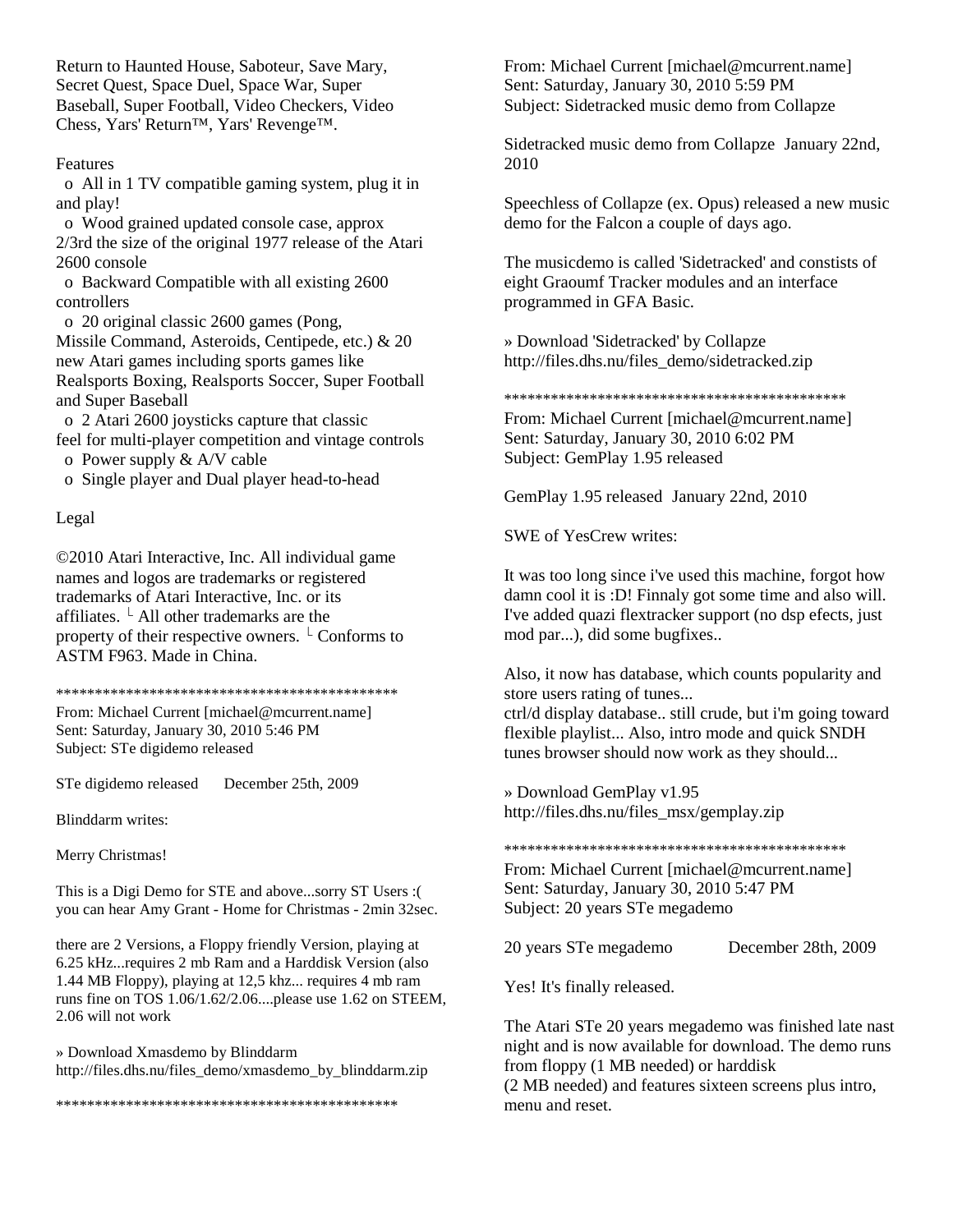As a personal note I'd like to point out that the screens from TXC were all made in 1991 for various megademos that were never finished. They are some of DHS first assembler attempts.

Crews involved in the megademo:

- \* Paradox
- \* Atari Legend
- \* MJJ Prod
- \* No Extra
- \* Paradize
- \* BiTS
- \* KÜA
- \* Dead Hackers Society
- \* RGCD
- \* Elite
- \* Excellence in art
- \* The X'Press Crew

Now, download and enjoy (on a real STe!).

» Download the STe megademo harddisk version http://files.dhs.nu/files\_demo/20ste\_hd.zip » Download the STe megademo floppydisk version http://files.dhs.nu/files\_demo/20ste\_dd.zip

\*\*\*\*\*\*\*\*\*\*\*\*\*\*\*\*\*\*\*\*\*\*\*\*\*\*\*\*\*\*\*\*\*\*\*\*\*\*\*\*\*\*\*\*

From: Michael Current [michael@mcurrent.name] Sent: Tuesday, January 12, 2010 5:29 PM Subject: cc65 version 2.13.1 is available

--Date: Sat, 02 Jan 2010 15:49:54 -0600

I'm proud to announce version 2.13.1 of cc65. cc65 is a complete cross development package for 65(C)02 systems, including a powerful macro assembler, a C compiler, linker, librarian and several other tools.

cc65 has C and runtime library support for many of the old 6502 machines, including

- the following Commodore machines:

 VIC20 C16/C116 and Plus/4 C64 C128 CBM 510 (aka P500) the 600/700 family newer PET machines (not 2001).

- the Apple ][ and successors.

- the Atari 8 bit machines.

- GEOS for the C64 and C128.

- the Nintendo Entertainment System (NES).

- the Supervision console.

- the Oric Atmos.
- the Lynx Console.

The libraries are fairly portable, so creating a version for other 6502s shouldn't be too much work.

This version is a bugfix release against 2.13.0. Changes have been made in the following areas:

\* Added a missing external declaration for ser\_load\_driver.

 \* Fixed an error in the 32K linker config for the Commodore VIC-20.

\* Fixed a problem with bit-fields.

 \* Fixed a problem with initialization of local arrays with unspecified size.

 \* Function designators are now handled correctly when dereferenced.

 \* Corrected a problem with qualifier handling in arrays and structs/unions.

 \* Passing structs by value was never possible but is now correctly refused

by the compiler.

 \* Ignore unknown preprocessor directives in an #if group that is excluded.

\* Apple ][ target makes use of bit-fields in dirent.h.

\* Documentation improvements.

Precompiled binaries are available for the most common platforms. On many other host platforms, the sources compile out of the box, so you'll able to create your own binaries.

For RedHat Enterprise Linux 5, ready made RPM packages are available. These packages may also work on other rpmbased Linux systems. Please note that there are separate RPMs for the compiler proper, the docs, and the target specific libraries. To develop code for one of the target machines, you need the compiler RPM package \*and\* one of the target machine packages. Be sure to download the documentation package if you're new to cc65.

For windows users, there's a user friendly installer package (the one with the .exe extension). All subpackages are selectable from within the installer dialogue. The installer will also setup the necessary environment variables and start menu entries. It is recommended that Windows users choose this package instead of the .ZIP files.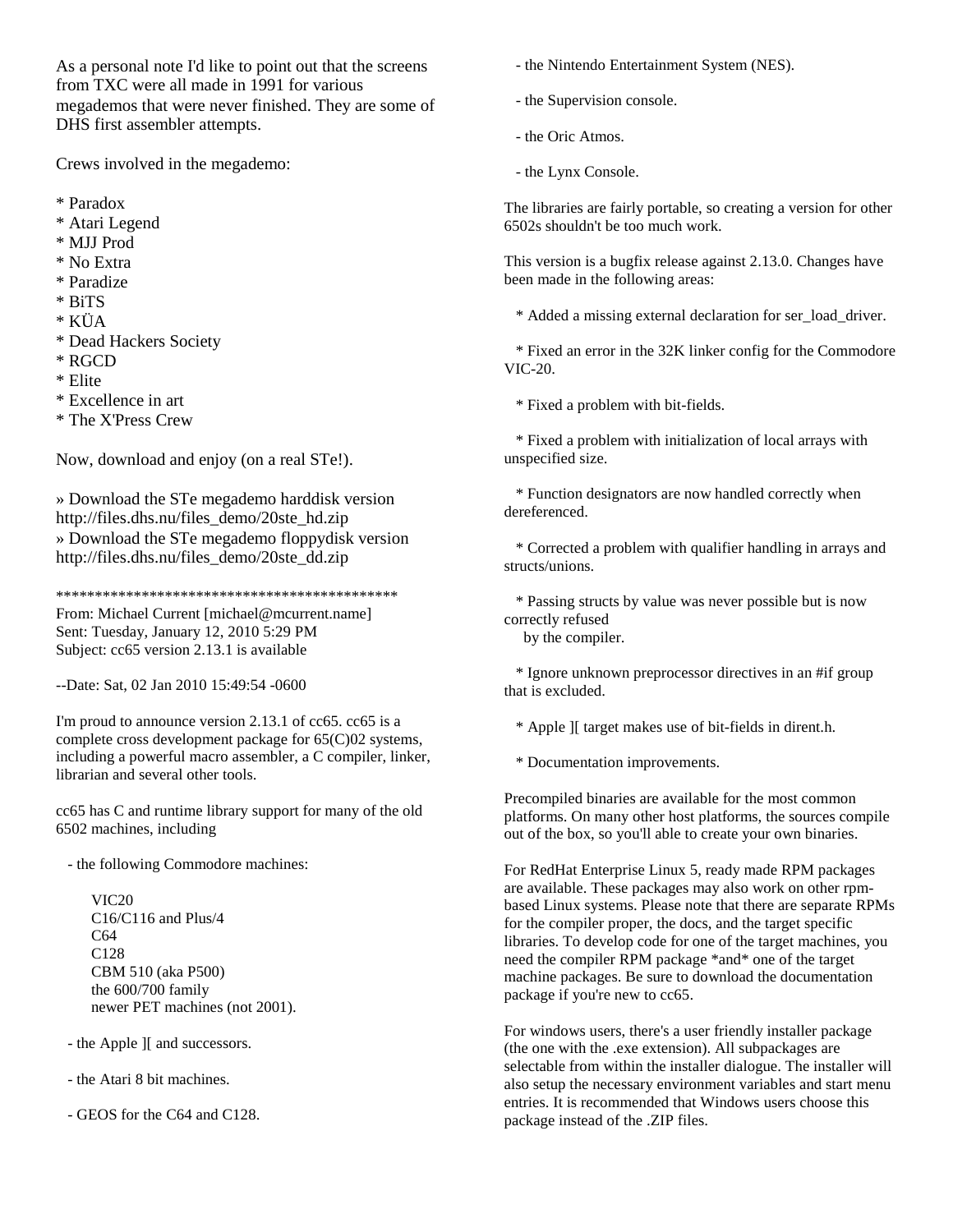Precompiled binaries for DOS, OS/2 and Windows are available in ZIP archives.

As with the RPM packages, you need the package for the development host system (Windows or whatever) \*and\* one or more of the target machine packages, plus optionally the doc package.

All packages are available from the MU software FTP server:

ftp://ftp.musoftware.de/pub/uz/cc65/

More information on cc65 can be found on the cc65 web page at

http://www.cc65.org/

There is also a mailing list for discussing cc65 related issues (programming, suggestions, bugs, ...). See

http://www.cc65.org/#List

for information on how to subscribe to this list.

While I'm the main developer of cc65, it is actually a joint effort. I would like to thank the target library developers, all the people on the cc65 mailing list, all those sending suggestions and feedback, and even those bugging me for a new stable release:-) The CREDITS file is probably incomplete, but you know who you are.

Thank you!

 $Uz$ 

-- Ullrich von Bassewitz uz@spamtrap.musoftware.de 22:48:41 up 22 days, 7:18, 1 user, load average: 0.02, 0.12, 0.23

\*\*\*\*\*\*\*\*\*\*\*\*\*\*\*\*\*\*\*\*\*\*\*\*\*\*\*\*\*\*\*\*\*\*\*\*\*\*\*\*\*\*\*\*

From: Michael Current [michael@mcurrent.name] Sent: Tuesday, January 12, 2010 5:27 PM Subject: Atari Music Network

--Date: Sat, 02 Jan 2010 10:14:50 -0600

(WEBSITE) http://www.atarimusic.net (FORUM) http://www.atarimusic.net/atari-music-network

 From sequencing Tangerine Dream concerts in the 80's to tearing up the dance floor at the New York Blip Fest in 2010, Atari's reputation as a music monster machine has persisted for a quarter of a century. The secret behind its success is clear: Atari was perfect from the beginning - it didn't need to change. For MIDI enthusiasts, the Atari was and still is the ultimate bridge between man, music, and machine. For chiptunists, the Atari offers a canvas of unexplored sonic colors for electronica and 8-bit pop. AMN believes that Atari isn't just about nostalgia; its about utilizing an alternative computer platform for specialized digital music creation.

On Jan 1, 2010, The Atari Music Network (AMN) was launched, marking the beginning of an exciting new era for Atari based musicians and developers by offering news, resources, and an extensive social network area.

The Atari Music Network (AMN) Mission Statement and Features

The Atari Music Network (AMN) aims to:

 o Stimulate social interaction of Atari based musicians and developers as one global community.

 o Inspire and support Atari hardware and software developers to update and resell their products or place abandonware into the public domain.

 o Deliver relevant news, product information, downloads, and hardware support

 o Provide free marketing for Atari based musicians, albums, and events

o Bolster Atari's presence in the 8-bit pop scene

 o Archive, catalog, and preserve Atari music software for future Atari generations

 o Encourage the pirating and cracking of ex-commercial software (ethical rules apply)

AMN Currently Features

 o Discussion Forums: The Heart of the Atari Music Community

 o Worldwide Ebay Power-Searches: Dozens of Predefined Atari Hardware and Software Searches

 o Facebook Group: Connecting AMN to a Wider Audience o Featured News & Articles: Showcasing Atari Musicians, Developers, and Events

 o Frankenstein Mods: How-to Guides of user's Hardware Hacks and Mods

 o Hardware Catalog: An Archive of Music Related Atari Peripherals

 o Software Catalog: Music Software Downloads Including Freeware and Cracked Abandonware

AMN Future Features (To be Announced)

 o Atari E-Store : A Centralized, Secure, and SEO Enhanced E-commerce site to help developers reach a wider target audience

 o Artist's Self Promotion: Dedicated Profile Pages for Artist's to Create Sample Albums and Promotional Materials

You can also join the Atari Music Network Facebook Group here:

http://www.atarimusic.net/index.php/social-network/amnfacebook-group